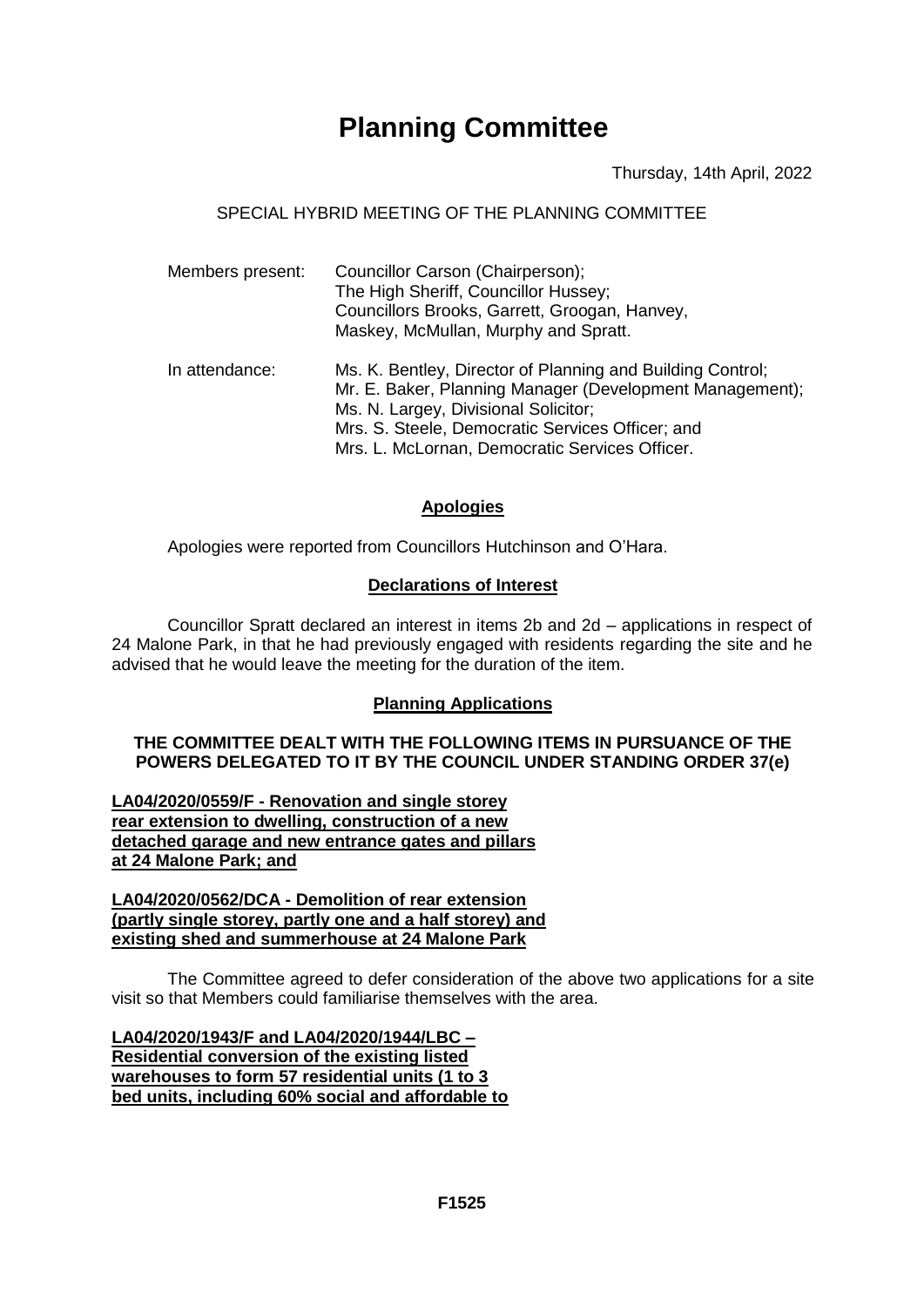#### **include a minimum of 20% social housing at 3-19 (Former Warehouse) Rydalmere Street**

The Committee was reminded that the details of the application had been presented to it as part of the preceding Pre Determination Hearing which had taken place immediately prior to the Special Meeting.

The Principal Planning officer explained that DfI had confirmed that it was not calling in the application and that it was being returned to the Council for a decision.

DfI Roads had concerns regarding road safety and traffic progression as a result of insufficient parking. However, it had also provided conditions and informatives should the Council view that the development was acceptable.

The Committee was advised that the concerns which had been raised by DfI Roads should be balanced against the characteristics of the site, its sustainable location and the significant benefits of the scheme, notably that it would bring the important listed buildings back into viable use, deliver much needed affordable housing and that it would have regeneration benefits for the area.

A Member expressed deep frustration that DfI Planning had taken five months to return the application to the Council for its determination without any explanation. The Committee agreed that a letter be sent to DfI Planning expressing its frustration in relation to the delays and to request a timeline as to when the regulations that require mandatory Pre-Determination Hearings under such circumstances will be changed. it

After discussion, the Committee approved the application, subject to conditions and a Section 76 Planning Agreement, with delegated authority given to the Director of Planning and Building Control to finalise the wording.

(Councillor Brooks left the meeting at this point in proceedings)

**LA04/2021/2280/F - Mixed use, mixed tenure residential-led development of 778 apartments in three buildings with internal and external amenity space; flexible commercial/community floorspace (convenience store with hot food counter/A1/A2/D1 uses/cafe/bar/restaurant); public realm including public square and waterfront promenade; cycle and car parking and associated landscaping, access roads, plant and site works including to existing river revetment on lands adjacent to and south east of the river Lagan, west of Olympic Way of Queen's Road, Queen's Island**

The Senior Planning officer presented the details of the major application to the Committee. She explained that Blocks 11 and 11a were proposed for Build to Rent (BTR) accommodation whilst Block 9 was proposed for social housing (78 units), with the remainder being managed by the Housing Association for private rental. An area of the site (Area 10) would be dedicated as a public square called "South Yard Square".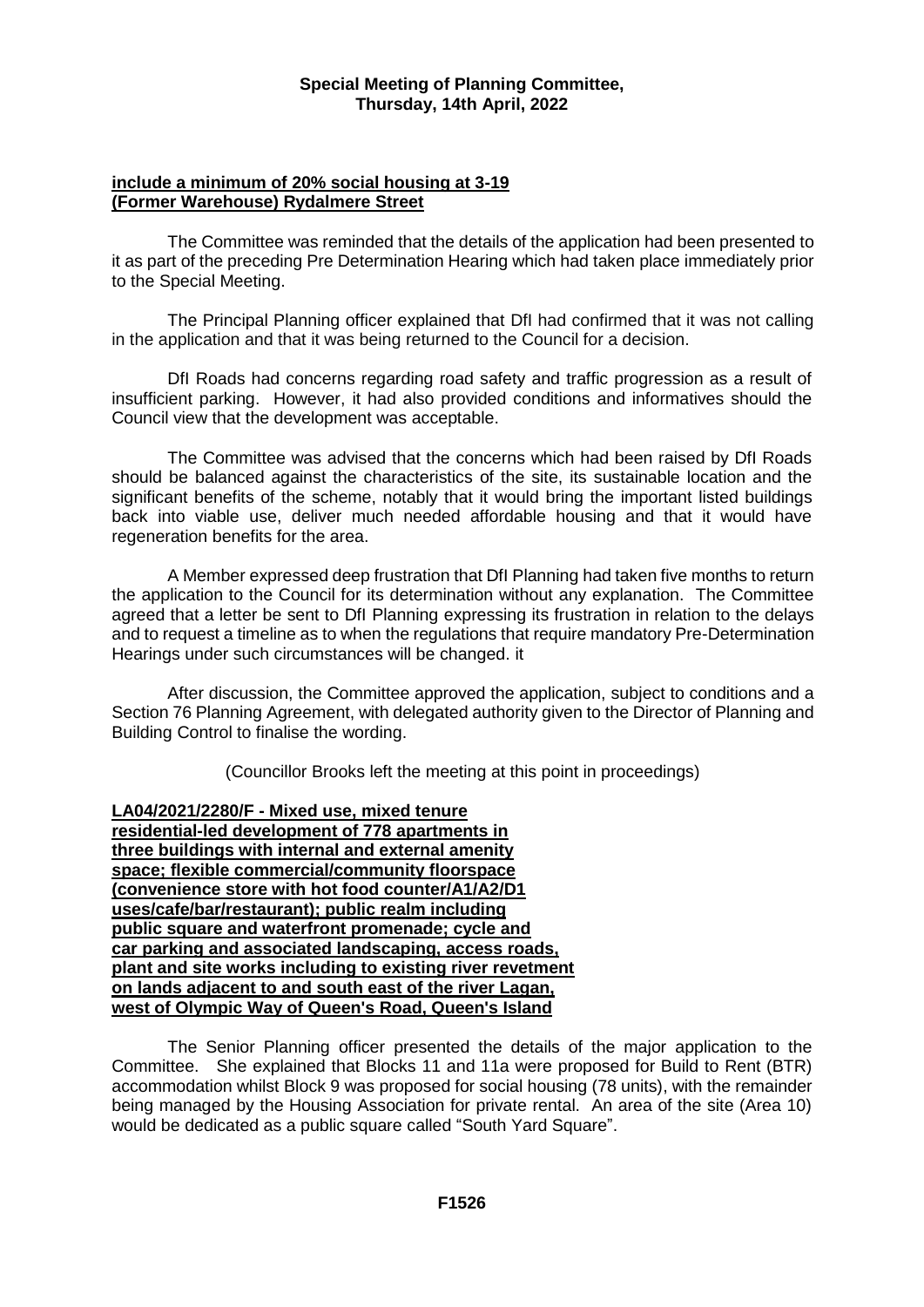She outlined the main issues which had been considered during the assessment of the application included:

- the principle of a mixed-use development at that location;
- development of open space;
- housing delivery including affordable housing;
- transport including network capacity, parking provision and highway safety;
- design, layout and impact on the character and appearance of the area;
- impact on built heritage and archaeological interests;
- the quality of living environment for prospective residents;
- the impact on amenity of nearby residents and businesses;
- environmental protection and human health;
- waste management;
- drainage and flood risk;
- wastewater infrastructure;
- ecology and natural heritage;
- economic considerations;
- a Planning Agreement and developer contributions; and
- Pre-Application Community Consultation.

The Members were advised that the site was located within the development limit of Belfast in the BUAP 2001 and Draft BMAP 2015 (dBMAP, both versions). It was un-zoned, white land in the BUAP 2001 whilst under both versions of dBMAP 2015, Zoning BHA 01 allocated the site and wider lands at Titanic Quarter for mixed-use development. She explained that dBMAP 2015 (v2014) required development to accord with an overall Development Framework to be agreed by the Department. The Development Framework had been prepared in 2003, adopted by the former Department of Environment and was amended in 2010.

She explained that, as the site was within the development limit and considering the site context, relevant zonings and site history, the principle of a mixed-use development including housing was already established and was acceptable.

The Committee was advised that the proposed development would cost an estimated £117million to construct, generating an estimated 310 full time equivalent (FTE) construction jobs over three years. It was further estimated that non-residential uses at the proposed development would require a total of 80 gross direct FTE jobs onsite to support commercial/community operations in the retail, professional services, health and care and hospitality sectors.

She reported that a number of green travel measures were included as part of the application in order to mitigate the low level of parking spaces. The measures included Travel plans for each block, a travel fund of £400,000 to be managed through the Travel Plan process and used by Translink to provide Travel Cards and to support the G2 Glider. In addition, Belfast Bikes and Car Club membership were also proposed as well as the option of a bicycle voucher. She explained that there would be a flexible pot of money in which membership of the Belfast Bikes and Car Club schemes and the option of a bicycle voucher would be offered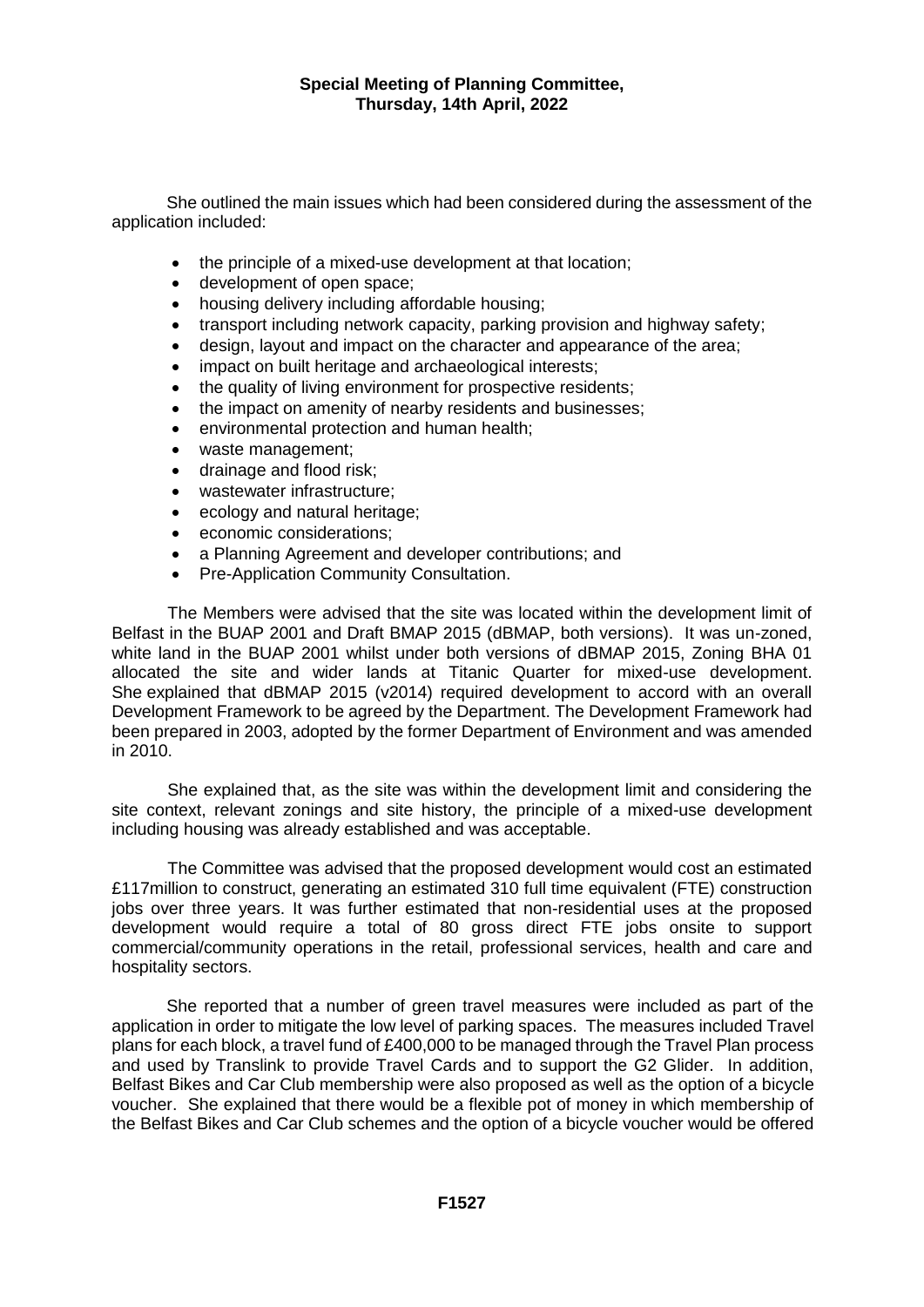to residents and, if any residents did not want to take up some of the options, the money would roll forward, meaning that the pot would be available for a minimum of five years.

In respect of the open space, she outlined that 26% of the site was public open space, which was in addition to the terraces and courtyards which were private spaces for residents.

She outlined that a number of amenities were provided on site, including a convenience store, bars, restaurants and a crèche, and that it was therefore anticipated that a reduced number of trips to and from the site would be required in comparison with other schemes.

She outlined that the total internal and external amenity space provided per unit ranged from 6.4 square metres to 8.5square metres, which was slightly below Creating Spaces standards but that officers believed that the quality of the spaces and the proximity to amenities were relevant.

The Committee was advised that a number of representations had been received in respect of the scheme, 6 letters of support and 8 letters of objection. The letters of support welcomed the high density, City living as well as the sustainable transport options and the regeneration of the site. The objections cited issues with the Build to Rent model, the impact on existing land values, the impact on traffic and travel, the loss of open space, amenity issues and the height, scale and design.

Statutory consultees, including DfI Roads, DfC HED, DAERA NIEA, Shared Environmental Services (SES), DfI Rivers and Belfast City Airport, had been consulted and had no objection to the proposal, subject to conditions and a Section 76 Planning Agreement as appropriate.

The Committee was advised that the site fell within Phase 2 of Titanic Quarter which was the subject of the outline planning approval (Z/2006/2864/O). As part of that approval a number of conditions were imposed setting a trips ceiling, above which wider roads infrastructural improvements would be triggered. The wider area had already been subject to a number of other transport infrastructure improvements as part of the Titanic Quarter Transport Master Plan, including the realignment of Queen's Road; signalisation of Queen's Road / Sydenham Road junction; widening and improvements along Queen's Road; improvements on Sydenham Road; a high frequency bus service and the Glider Route; and the construction of the Sydenham Road / Titanic Boulevard signalised junction.

Further infrastructure works had also been approved under planning application LA04/2019/2810/F for the creation of the Titanic Eastern Access Road, which would provide connectivity from Sydenham Road to Queens Road via Hamilton Road. The Members were advised that it would improve vehicular progression on the Queen's Road and Queen's Quay.

The Committee's attention was drawn to the Late Items pack whereby the NIHE had advised that it had no further comment in relation to the Further Environmental Information (FEI) over and above its previous consultation response.

The Senior Planning officer also explained that NI Water (NIW) had provided an updated consultation response, having reviewed the FEI. It had noted that the original planning permission for the site had expired and that it was a new application. NIW stated that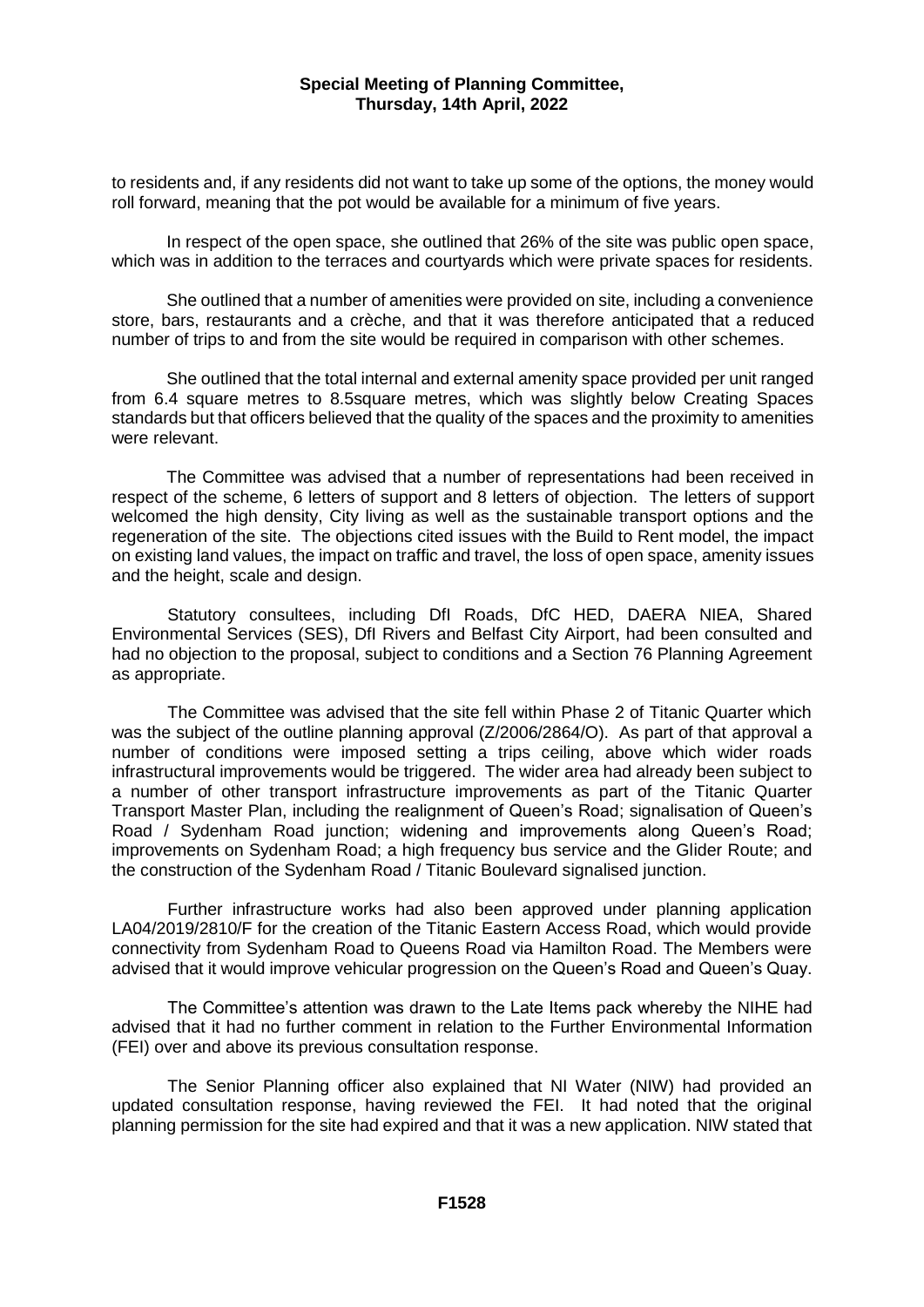the TQ Development Framework did, in its view, hold some weight. NIW had signed up to the Development Framework including the associated Drainage chapter, in 2008, in light of the waste-water infrastructure requirements at that time. NIW stated that it believed that a review of the Titanic Quarter site from a holistic perspective was now required as the circumstances had developed. Due to waste-water infrastructure constraints, there might be environmental risks associated with increased loading as a result of the proposed development. NIW had therefore recommended approval of the application with conditions. Specifically, it had recommended a condition which required approval of mitigation via the waste-water assessment process to ensure that the impact of foul sewage connection would be at zero detriment from an environmental perspective. NIW had also advised the Planning Service that the mitigation solution should be easily resolved. However, formal confirmation could not be provided until the completion of hydraulic modelling which was due to be finished by the beginning of May.

The Senior Planning officer reported that non-statutory consultees, including Environmental Health, Economic Development, the Local Development Plan team, the City Centre and Regeneration team, the Northern Ireland Housing Executive (NIHE) and Belfast Harbour Commissioners had no objections to the proposal subject to conditions and relevant Section 76 provisions. The Council's Senior Urban Design Officer had provided detailed comments on design aspects of the scheme.

As part of the Late items pack, the applicant had sought to clarify a number of points contained within the case officer report. The Committee was asked to note a number of points, including:

- the number of objections was 8, not 9;
- clarification was provided regarding specific numbers of parking spaces and cycle spaces;
- the outline planning reference was Z/2006/2864/O as opposed to Z/2010/2864/O;
- additional clarification on trip levels and sources of information had been provided;
- in paragraph 4.2 of the Case officer's report, PPS13 had not been listed;
- regarding short-term occupancies all tenancies would be protected and a full-time management team would be in place to control;
- regarding the phasing of social housing once title to the land for Block 9 was transferred to a registered Housing Association, the first BTR block could be occupied (but not both). The remaining BTR block would only be able to be occupied once the social rented housing had been constructed to NIHE specification, transferred to a Housing Association) and certified to the Council with a certificate of completion. The approach sought to strike a balance between the need to ensure the delivery of the social housing units (and the other Housing Association units) and the delivery of the BTR units;
- all bars and restaurants would be publicly accessible;
- no bridge was proposed in the Phase 2 masterplan;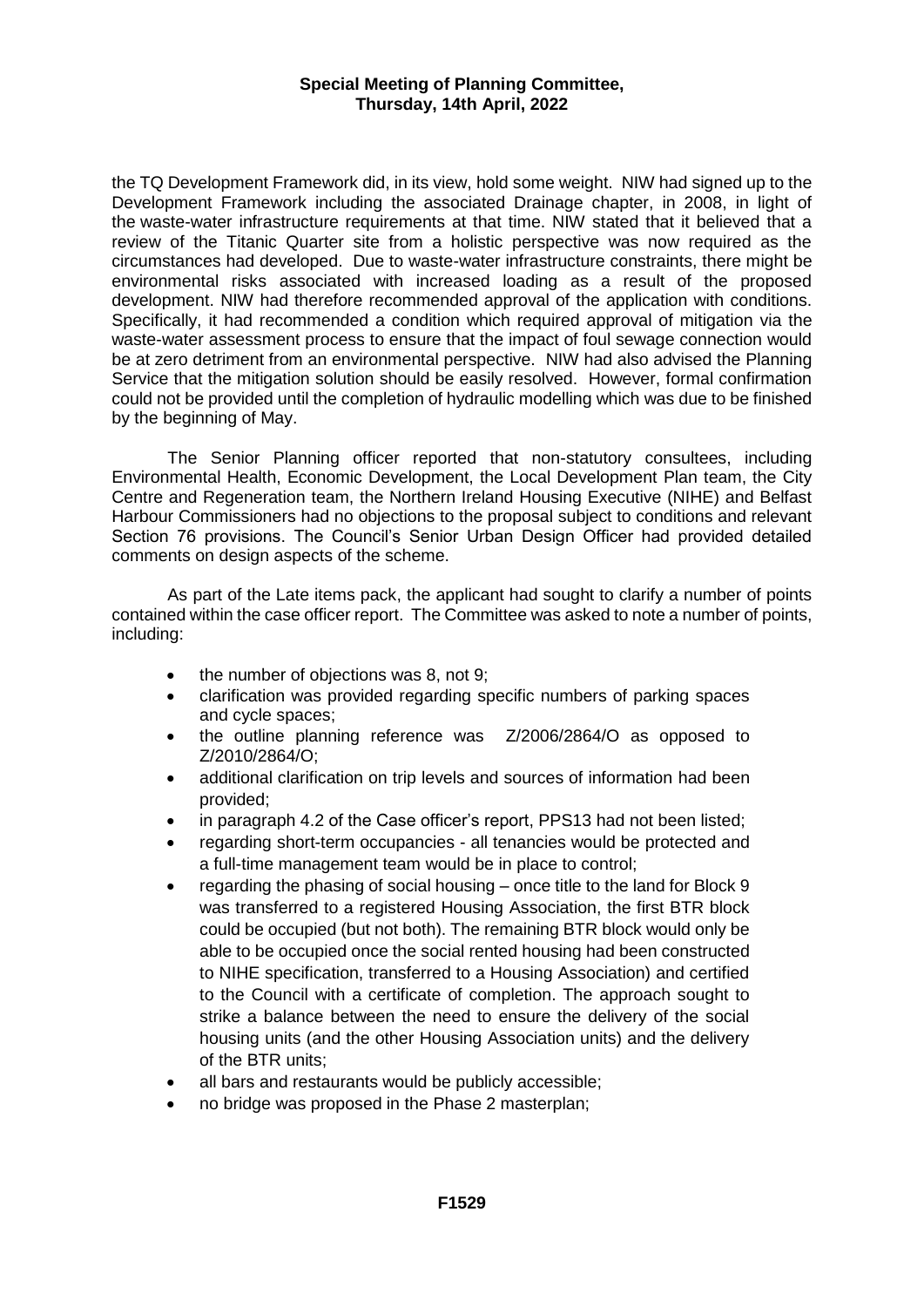- reference to new bicycle vouchers would be specified in the individual Travel Plans;
- in relation to paragraph 8.7.17 there would be 614 Juliet balconies; and
- Para 8.7.18 there would be no sky bars, but sky lounges instead.

The Senior Planning officer reported that six letters of support for the scheme had been received as well as nine letters of objection.

The Chairperson welcomed Ms. S. Murphy, agent for the application, to the meeting. She advised the Committee that:

- the major mixed tenure residential development scheme was being brought forward by developers Lacuna Developments and Watkin Jones Group Plc, who had a track record of delivering in Belfast, having brought forward several of the purpose-built student accommodation schemes;
- it was a direct response to the opportunity to deliver a Build to Rent (BTR) proposition at scale, in support of the Council's Belfast Agenda, with its focus on increasing the resident population within and adjacent to the City Centre;
- the site was located on the river edge within Titanic Quarter which was part of Belfast's Innovation District. It was adjacent to Titanic Belfast and other heritage attractions, including the Slipways and Hamilton Dock, and was also on the Maritime Mile and within a 20 minute walk to the city centre;
- the 778-unit scheme included a mix of private and social rented units together with commercial ground floor uses including a crèche, high quality internal and external amenities and extensive high quality public realm equating to 26% of the overall site area;
- the application was supported by an Environmental Impact Assessment and followed extensive Pre-Application Discussions (PADs) with the Council and Statutory Consultees. Pre-application consultation had also taken place with local stakeholders;
- the planning history confirmed the principle of waterfront residential use at the site;
- the scheme was closely aligned to the objectives of a suite of City strategies and included generous provision of Housing Association housing and significant investment in high quality public realm, both of which would be of benefit to the City;
- the development would also deliver a range of social and economic benefits, the creation of jobs during both the construction and operation of the development, and the provision of additional services and facilities within Titanic Quarter, helping to build its critical mass;
- the proposals generally accorded with the approved Titanic Quarter Development Framework and the requirements of planning policy. They could be brought forward without harm to interests of planning importance, including heritage assets such as the shipyard's iconic scheduled cranes and graving dock, and the listed drawing office. Titanic Belfast would continue to be prominent and visible in local views,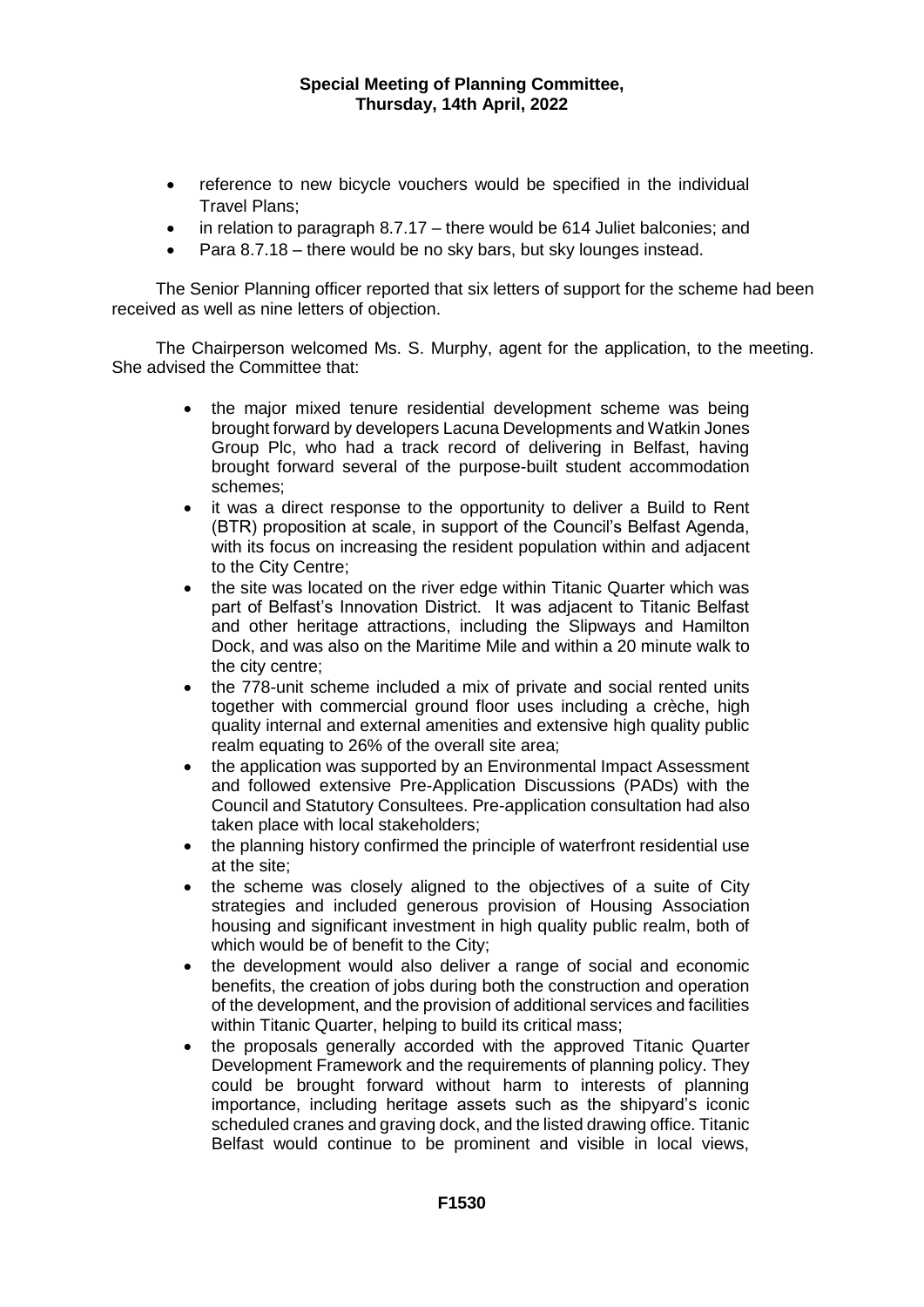including over the scheduled slipways as envisaged by the Development Framework;

- the scheme was of a high standard of design which benchmarked well against similar schemes in other Cities in the UK and Ireland. It would mark a further step towards realising the vision of Titanic Quarter as a high-profile European waterfront and new urban quarter, contributing to the future prosperity of the city as a whole;
- a clear focus of the scheme was to ensure that it had strong sustainability credentials and could successfully be delivered from a transport perspective;
- the scheme was a direct response to tackling climate change, reducing urban sprawl and creating a connected community. Consistent with its highly accessible location, a low level of car parking was proposed;
- creating new dense neighbourhoods, supported by amenities, local services and public open spaces helped to build healthier and more sustainable communities, which, aligned with the Bolder Vision, would help create a greener, more walkable and connected city; and
- a Section 76 Agreement would secure the commitments made in the scheme's Travel Plan, including the delivery of appropriate cycling infrastructure and an innovative Travel Fund designed to equip future residents with a range of alternatives to the private car.

The Chairperson thanked Ms. Murphy for her contribution.

A Member queried why less amenity space was being provided for residents in Block 9, which had been earmarked for social housing. She also queried why Block 9 did not meet the standards for adequate outlook. In response, Ms. Murphy advised the Committee that the site was located close to a number of public open spaces such as the slipways and that the site itself comprised 26% open space. She added that there was also the children's playpark and the sports facilities for all residents on site. She explained that Block 9 had been designed in line with the new City Centre Design Guide and that a number of the units had balconies.

The Senior Planning officer advised the Committee that the external private amenity space was similar in all three blocks. She explained that the difference between Block 9 and the other blocks was in respect of less internal amenity space, such as the absence of a working from home space and a sky lounge, which she explained that officers could not insist upon for social housing units.

A further Member stated that, while he welcomed that 10% of the units were to be designated for social housing, he would always like to see more. In response to a question regarding the management of the site, Mr. J. Anderson, Choice Housing, advised the Committee the social housing units were in one block as it would be too difficult to manage if they were dispersed throughout the blocks and that, in general, they zoned the areas for management purposes.

In response to a further Member's query regarding the scale and massing of the development, the Chairperson advised the Members that Mr. A. Murray, Director at TODDS, advised the Committee that extensive conversations had taken place with the Urban Design officer and with Historic Environment Division (HED) in relation to the design. He explained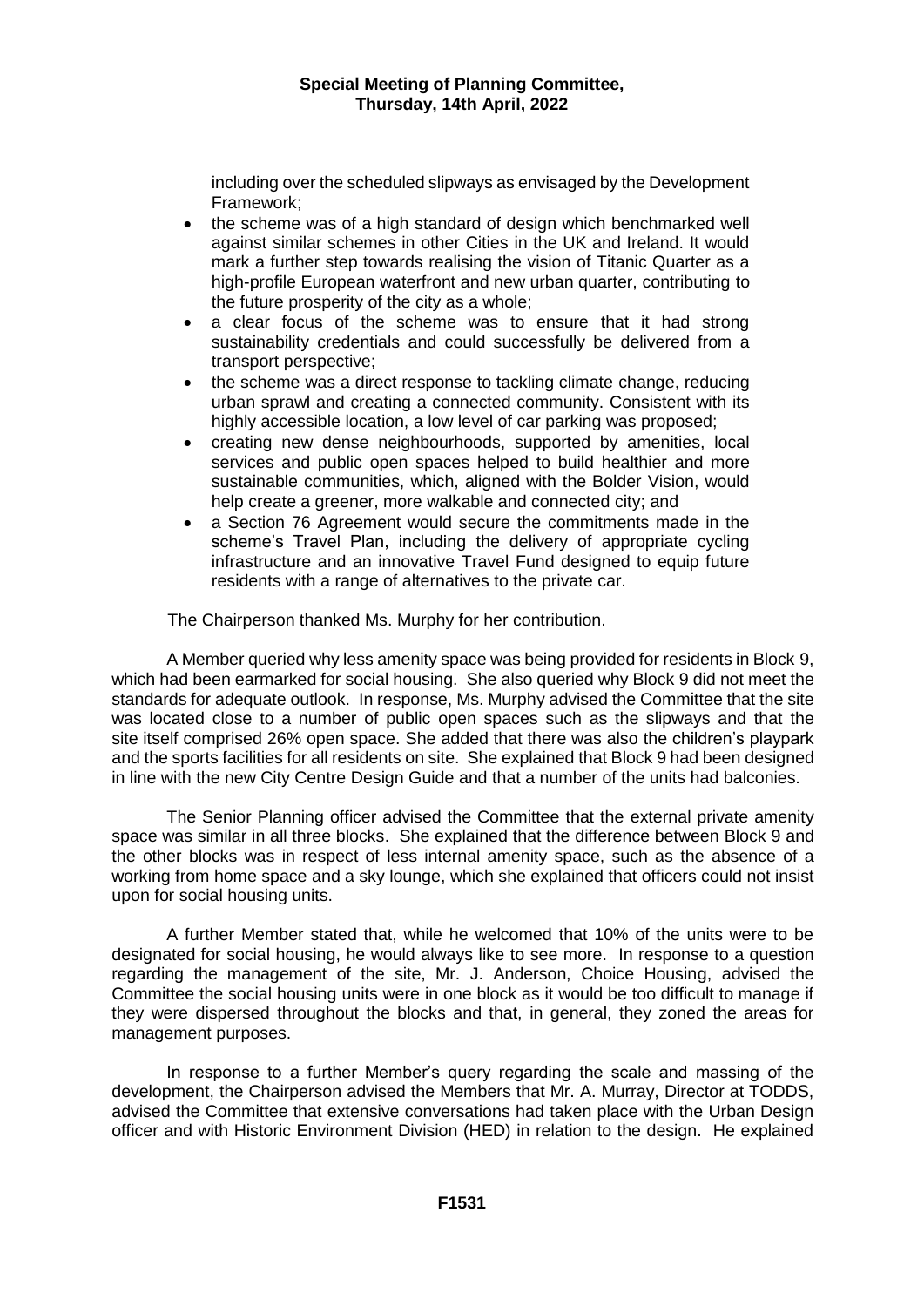that the blocks had been architecturally considered with appropriate stepping of different building heights.

In response to a further question regarding the quality of the outdoor balconies and terraces, Mr. Murray explained that the climatic environment of the site, especially the prevailing winds, had been taken into consideration when designing the outdoor amenity spaces.

The Senior Planning officer added that it was important to note that, not only would South Yard Square be protected from the elements, but that it would be a focal point in the middle of Phase 2. She explained that it would be surrounded by buildings on either side, including the recently approved Hamilton Dock hotel.

A Member complimented the applicant team on a progressive application and on the inclusion of social housing within it. He added that the queries which Members had raised at the briefing the previous month had also been taken on board and dealt with in relation to the green travel measures and that that was to be welcomed.

The Chairperson advised the Committee that Mr. C. Sloan, DFI Roads, was in attendance to answer questions.

A Member asked for further clarification in respect of the Queen's Island Strategic Masterplan and in relation to the trigger point of the number of trips for wider roads infrastructural improvements. In response, Mr. Sloan advised the Committee that the Strategic Masterplan had not yet been finalised but that a detailed transport assessment had been carried out which illustrated that the development could be accommodated on the existing road network. He advised the Committee that the DFI assessment of the proposal had been a thorough desktop exercise in accordance with standards. He added that the responsibility for the upgrade of the junction at Queen's Road would likely fall to the Belfast Harbour or T2, as it was on private, not public, land.

The Chairperson advised the Committee that Mr. C. O'Hara, Technical Director at RPS, was in attendance to answer any questions in relation to transport and traffic. Mr O'Hara advised the Committee that the trigger level had been set in 2005, seventeen years ago, and that it had been based on trip predications at that time for development proposals within the Titanic Quarter. However, he advised the Members that the actual number of trips measured since that time had been significantly lower than anticipated. He explained that the only two sites which were operational were the Titanic Hotel and Titanic Belfast and that the prediction was that they would generate 2239 daily trips. He explained further that the actual trips associated with those two developments were less than 1000 per day and that there was therefore considerable headroom in that development alone in respect of the trigger level.

He confirmed to the Committee that the Transport Assessment, which had formed part of the planning application, had been carried out in 2019, when traffic had been at prepandemic levels. He explained that the assessment had taken into consideration the number of trips associated with the recently approved Hamilton Dock Hotel, the approved Aquarium, Catalyst Inc., the Odyssey approval and the Financial Services campus. He explained that they had untaken detailed junction modelling, including the introduction of the Eastern Access Road. He added that it was important to note that the development in question only contained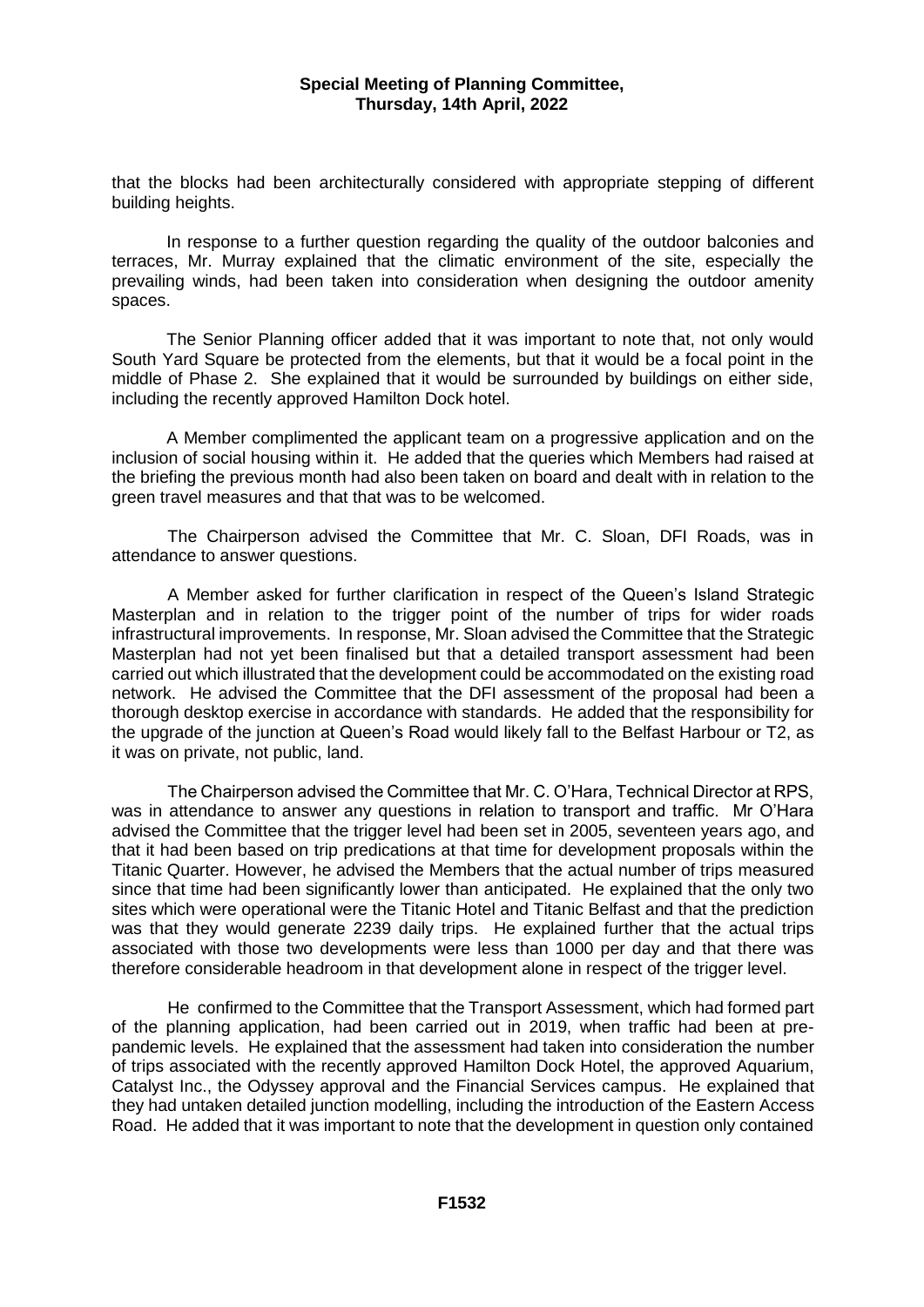140 car parking spaces and therefore the traffic impact could not be that significant. DFI Roads reviewed and assessed the Transport Assessment and concluded that the impact of the proposed development could be accommodated on the existing network without the need for any mitigation measures.

In response to a further Member's question regarding the current capacity available in the area, the Senior Planning officer reiterated that the modelling undertaken in 2019 had illustrated that the figures which had been agreed in 2005 far exceeded the actual number of trips on the ground.

Mr. O'Hara advised the Committee that the capacity of the junction, as it currently sat with the existing 2019 traffic flow, all the associated committed developments and the proposal which was in front of Members that evening, was at 85% of its full capacity.

A Member stated that she still had concerns regarding the traffic levels in the Queen's Road area which had been well documented.

Moved by Councillor Groogan, Seconded by Councillor Carson and

Resolved – that the Committee writes to DFI Roads to request an update on the upgrade of the junction at Queen's Road.

A Member requested further information in relation to the level of public open space within the development and how it had been calculated, expressing concern that not all the land would in actual fact be public open space. Ms. Murphy advised the Committee that, even by removing the creche's private outdoor play space, car parking areas and footways, the development was still well over the 15% as required by PPS8, with the space provided by the promenade, the promenade link/thoroughfare and South Yard Square.

A Member stated that she still had a number of concerns with the development, particularly the outlook and overshadowing of Block 9 and the amenity space provided. The Senior Planning officer responded to the queries raised and emphasised that the officers had taken an on balance approach and that the nearby facilities which were on the doorstep of the development mitigated against the amenity concerns raised.

The Chairperson then put the officer's recommendation, to grant approval to the application, subject to conditions and a Section 76 Planning Agreement as set out in Case officer's report and the Late Items pack. Delegated authority was sought for the Director of Planning and Building Control to finalise the conditions and the Section 76 Agreement.

On a vote, four Members voted for the recommendation and three against and it was accordingly declared carried.

## **Miscellaneous Item**

## **Public Accounts Committee Report on Planning in NI**

(The High Sheriff, Councillor Hussey, left the meeting at this point in proceedings)

The Committee considered the undernoted report and the associated appendices which are available on mod.gov: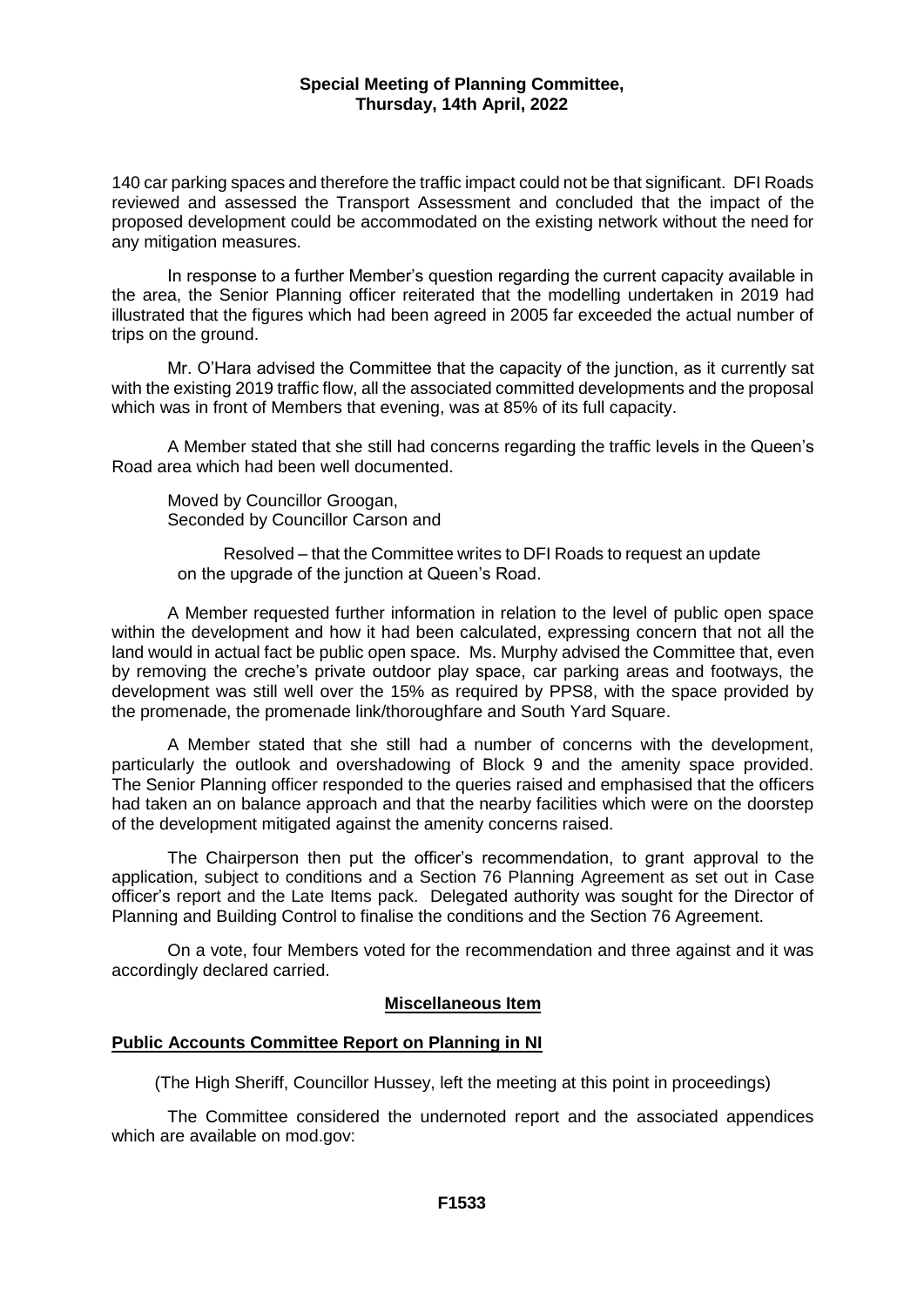## **"1.0 Purpose of Report or Summary of Main Issues**

- **1.1 The NI Assembly, Public Accounts Committee (PAC) has published a report and recommendations in relation to Planning in Northern Ireland. This paper provides an overview of the PAC report and recommended response from the Council. The proposed response is to be considered by the Strategic Policy and Resources Committee on 15 April 2022. A full copy of the PAC report is provided at Appendix 1 on mod.gov. The Council's proposed response is provided at Appendix 2 on mod.gov.**
- **2.0 Recommendation**
- **2.1 That the Committee notes this report including the proposed response to the Public Accounts Committee at Appendix 2 on mod.gov.**
- **3.0 Background**
- **3.1 In February 2022, the Planning Committee considered two recent reviews of the NI planning system:**
	- **Firstly, the Northern Ireland Audit Office's review of the NI planning system (copy provided at Appendix 3 on mod.gov); and**
	- **Secondly, the Department for Infrastructure's review of the implementation of the Planning Act (Northern Ireland) 2011 (copy provided at Appendix 4 on mod.gov).**
- **3.2 Following publication of the Northern Ireland Audit Office (NIAO) report, the NI Assembly: Public Accounts Committee (PAC) has been hearing evidence from key stakeholders. The following sessions were held.**
	- **Evidence from the Department for Infrastructure – 10 February 2022**
	- **Evidence from SOLACE – 17 February 2022 (including evidence from Kate Bentley, Director of Planning and Building Control, Belfast City Council)**
	- **Evidence from NILGA – 24 February 2022**
- **3.3 The PAC subsequently published its report on 'Planning in NI' on 24 March 2022. This paper provides an overview of the PAC report and includes a recommended response from the Council. A full copy of the PAC report is provided at Appendix 1.**
- **3.4 As further background reading, Members are referred to the agenda item to the February Planning Committee on the NI Audit**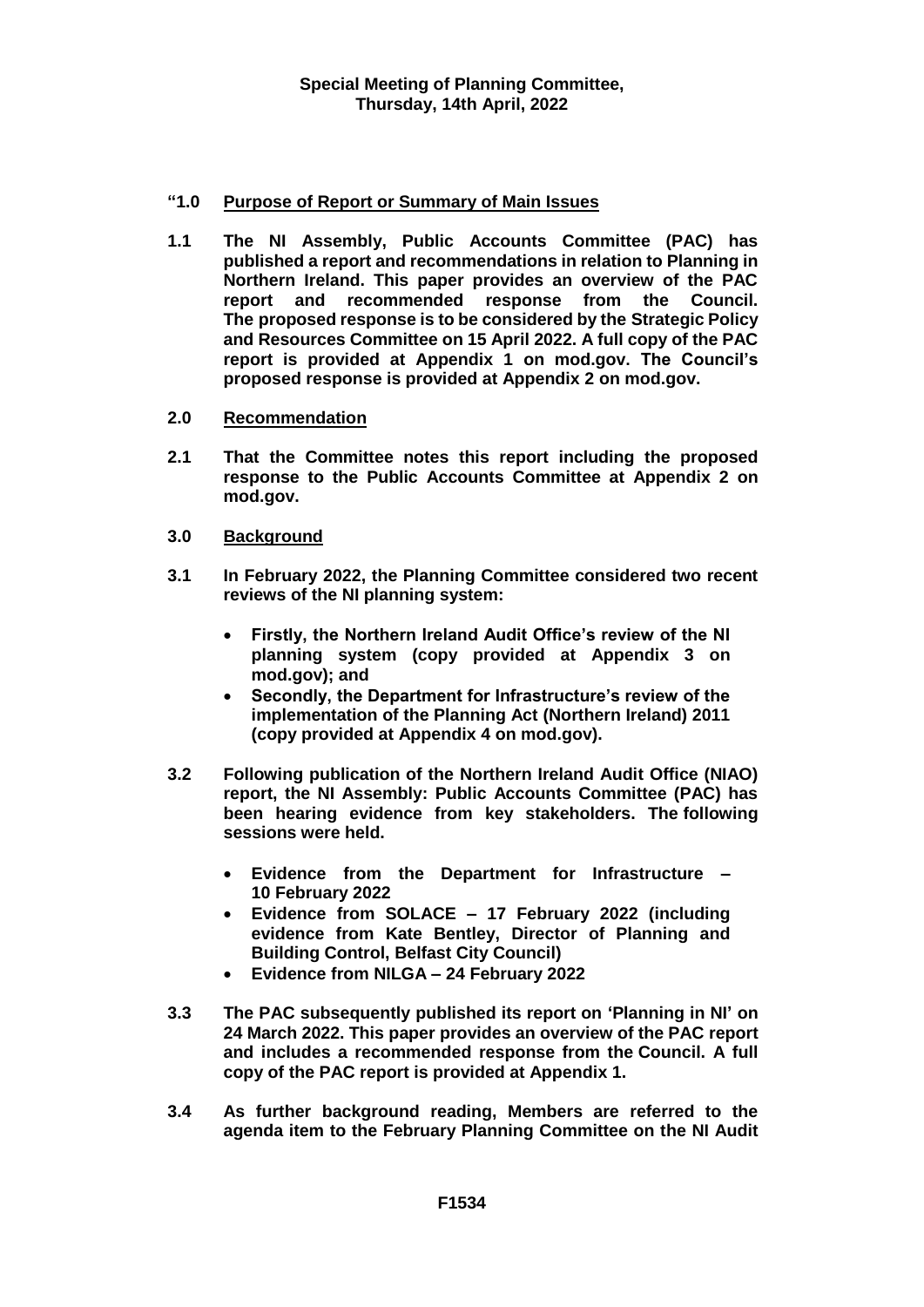**Office report and the Departmental review of the implementation of the Planning Act (Northern Ireland) 2011, see link below:**

[https://minutes.belfastcity.gov.uk/ieListDocuments.aspx?CId=167&MId](https://minutes.belfastcity.gov.uk/ieListDocuments.aspx?CId=167&MId=10643&Ver=4)  $=106438Ver=4$ 

#### **4.0 Public Accounts Committee Report on Planning in NI**

#### **Overview**

- **4.1 Consistent with the findings of the NIAO report published in February 2022, the PAC report is extremely critical of the NI planning system. It concludes that the planning system in Northern Ireland is not working effectively or efficiently. The PAC calls for a fundamental review, led by someone independent from the Department for Infrastructure, to bring about the long-term, strategic changes needed to make the planning system fit for purpose.**
- **4.2 In relation to performance, the PAC observes that since the transfer of functions in 2015, planning authorities have failed to deliver on many of their key targets, particularly on major and significant development. The PAC was 'appalled' by the performance statistics. It states that it is simply unacceptable that almost one-fifth of the most important planning applications aren't processed within three years highlighting that such poor performance has an impact on applicants, developers and communities and is risking investment in Northern Ireland.**
- **4.3 The PAC notes that progress on Local Development Plans (LDPs) has been equally poor – with none of the plans being able to progress to adoption in the seven years since transfer in 2015. The PAC heard of the potential for LDPs to shape communities and make decision-making processes easier, but noted that the process has been hindered by the complete underestimation of the complexity and volume of work required, a lack of key skills and resources available to councils. These challenges were considered to have been compounded by a series of unnecessary 'checks and balances' implemented by the Department. The PAC urges all those involved in plan-making to work together to streamline remaining LDP processes and produce these important plans as soon as possible.**
- **4.4 The PAC goes onto to express concerns about the poor quality of planning application submissions (BCC is the only Planning Authority that has so far sought to directly address this through publication of its** *Application Checklist* **in 2018). The PAC is also concerned about a lack of transparency in decision making (officers advise that BCC follows good practice in this regard**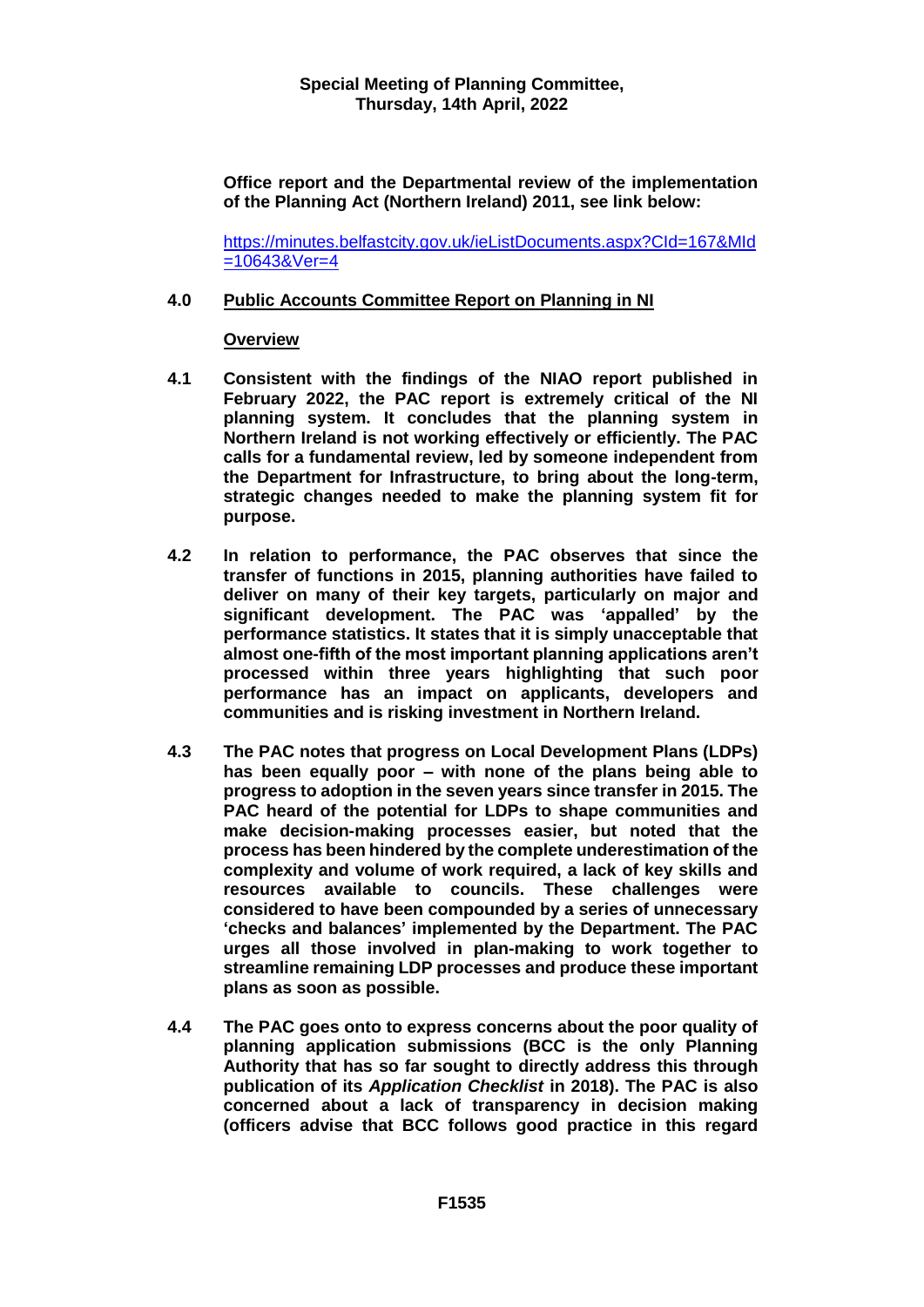**through clearly minuting the reason/s for the Committee's decision where it overturns the officer recommendation. Committee reports also clearly explain where applications have been referred to the Committee by an individual Elected Member and reasons why).**

- **4.5 The PAC is critical of the role of the Department and its lack of action to address under performance in the system. It observes that the Department is not providing strong leadership in driving change and that it does not grasp the severity of the issues facing the NI planning system. In this regard, the PAC recommends that a commission is setup to oversee much needed change to the NI planning system, but that it should be chaired by someone independent of the Department.**
- **4.6 The PAC is extremely concerned about the significant level of silo working within the planning system itself and comments that it one of the worst examples of silo working in the public sector that it has ever encountered. It notes the fragmentation between central and local government, statutory consultees and even within the Department itself, highlighting that it will require a concerted effort from all those involved to work in a more productive way going forward.**

## **4.7 PAC Recommendations**

**The PAC report makes 12 recommendations, some of which overlap with the recommendations of the NIAO report. The recommendations are reproduced below with additional context around each provided in the PAC report (see Appendix 1).**

- **1. The planning system in Northern Ireland is not working. The Committee recommends that a Commission is established to undertake a fundamental review to ascertain the long-term, strategic changes that are needed to make the system fit for purpose. This should be led by someone independent from the Department.**
- **2. The Committee has heard that there are a number of opportunities to make immediate improvements to the planning system. We recommend that a commission is established to identify tangible improvements that can be achieved in the short term. This must focus on problem solving, delivery and achieving outcomes within a fixed time frame.**
- **3. The Committee expects action to be taken to improve the planning system. In lieu of any accountability for performance within the system, the Department will**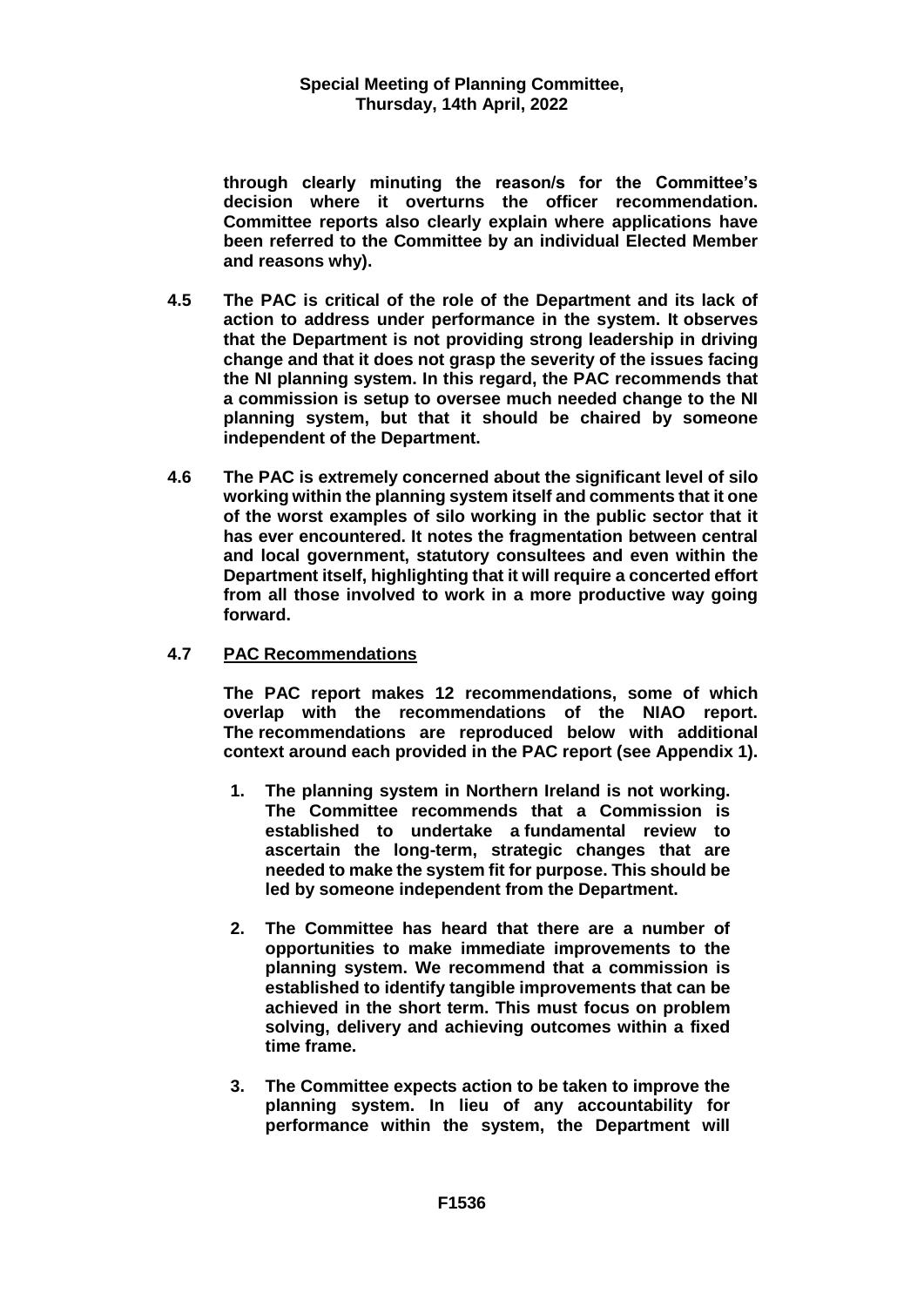**provide the Committee with a radical action plan and provide the successor Committee with an update on the improvements made in six months' time.**

- **4. The Committee recommends that the Department considers ways to streamline the remaining LDP processes, and works with councils to learn lessons from those that have been through the independent examination process with a view to taking a more pragmatic approach to the remaining plans. The Department and councils need to work collaboratively to produce these important plans as soon as possible.**
- **5. The Committee recommends that all those involved in decision-making ensure that processes are open and transparent, particularly where a high degree of interpretation has been exercised. The Department and councils should consider how checks on good record keeping, to ensure transparency, could be carried out effectively.**
- **6. The Committee recommends that the Department should ensure that there is suitable and proportionate means of engaging with the planning system. This should include a deeper consideration of the appropriateness of limited third-party rights of appeal.**
- **7. The operation of the planning system for rural housing is at best inconsistent and at worst fundamentally broken. The Committee believes that it is essential that policy in the area is agreed and implemented equally and consistently across Northern Ireland. The Department should ensure this is the case.**
- **8. The Committee recommends that the Department urgently considers how it exercises its oversight of the planning system. In the Committee's view, this must be accompanied with a cultural change. Intervention should be to support delivery and to make improvements. The current minimal approach is no longer sustainable.**
- **9. The Committee recommends that the Department and local government should implement immediate changes to improve the quality of applications entering the system. Whilst this may require legislative change, we do not believe that this should be an excuse for delay.**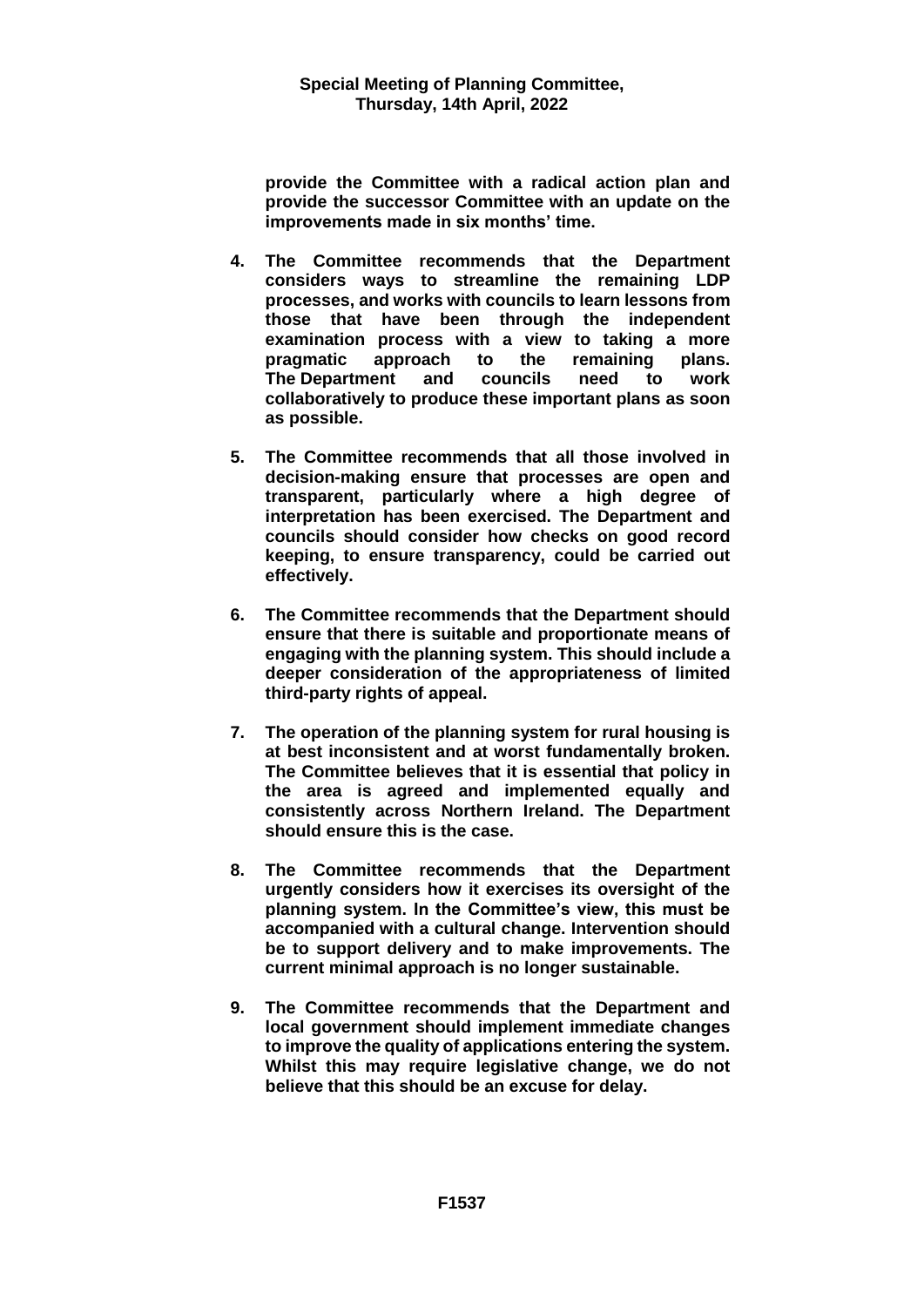- **10. The Committee recommends that planning authorities regularly review past decisions to understand their realworld outcomes, impact on communities and the quality of the completed development.**
- **11. The planning system must be financially sustainable and this requires an appropriate, long-term funding model. The Committee recommends that all those involved in delivering planning work together to achieve this. In the short term the Department should take the lead on bringing forward legislation on planning fees as a matter of urgency.**
- **12. There is a fundamental need for a cultural change in the way local and central government interact around planning. Whilst cultural change will take time, this should be reflected immediately in a more inclusive planning forum which includes representation from developers and communities.**
- **5.0 Next Steps**
- **5.1 As reported to the Planning Committee in February 2022, this is a pivotal time for the NI planning system. Publication of the NIAO and Public Accounts Committee reports represents a significant opportunity for much needed change and improvement.**
- **5.2 The Department for Infrastructure must provide a formal response to the PAC report within 8 weeks of its publication (i.e. by 19 May 2022). The recommendations also require an update be given to the successor Public Accounts Committee on the improvements made in six months' time.**
- **5.3 SOLACE (Society of Local Authority Chief Executives in NI) is expected to provide a response on behalf of the 11 councils. It is recommended that Belfast City Council also formally responds. A recommended response to the PAC report is provided at Appendix 2 for notation by the Planning Committee and agreement by the Strategic Policy and Resources Committee.**
- **5.4 The PAC's recommendation to establish a commission to oversee the fundamental change necessary for the NI planning system is welcomed along with the proposal to include representatives of the development industry and communities. It is only through the participation of all key stakeholders that appropriate solutions can be developed and the necessary improvements delivered. The Council has a very important leadership role in this change process and will be seeking representation on the commission and any structures that feed into the proposed processes.**